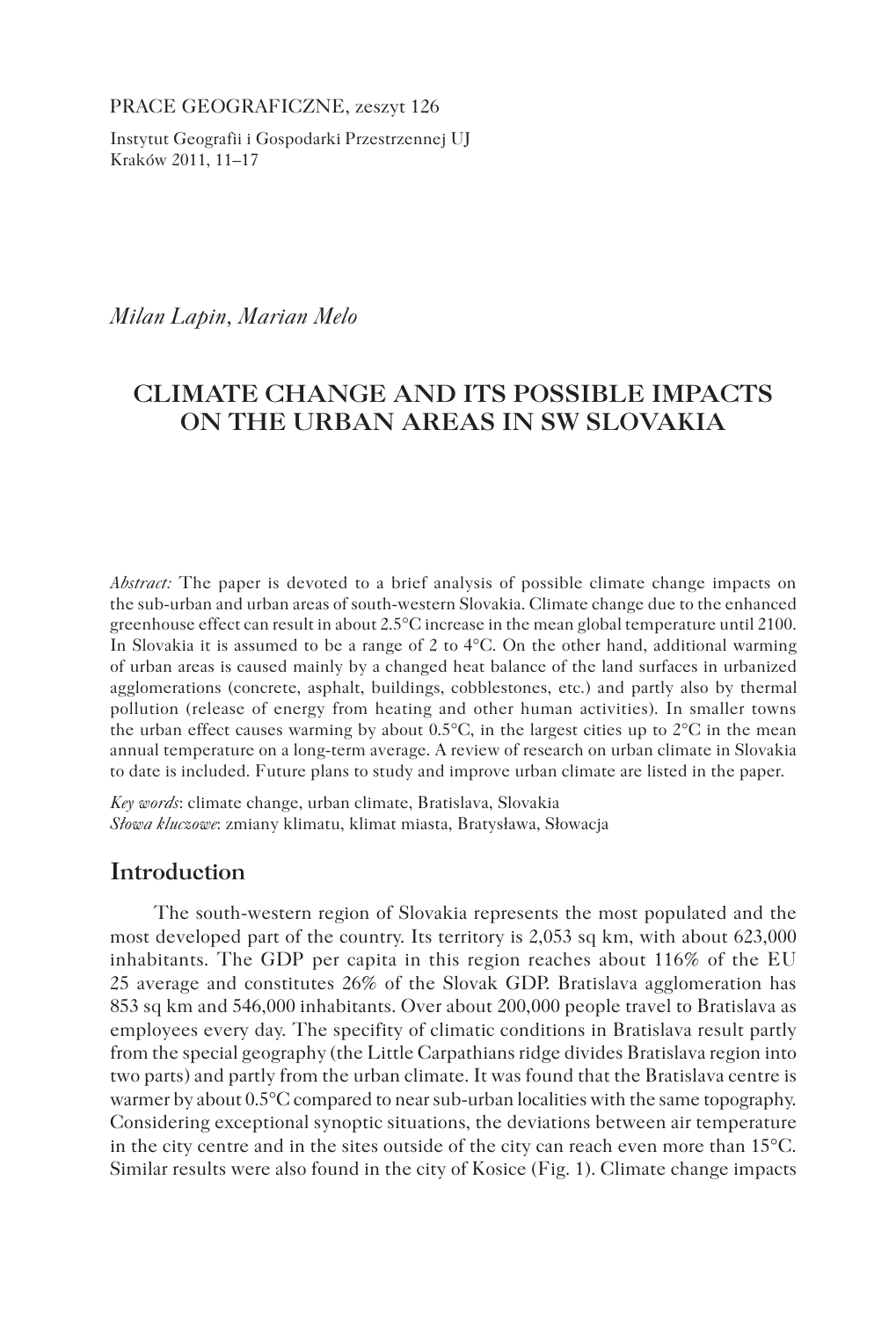

Fig. 1. Map of Slovakia with Bratislava and Kosice regions Ryc. 1. Mapa Słowacji z rejonami Bratysławy i Koszyc

have been in the centre of interest since 1991 when the Slovak National Climate Program started its activities. It has been determined that the linear trend of mean annual temperature in Slovakia gained 1.7°C during the 129-year period 1881–2009. This temperature increase is much greater than the global temperature rise (*IPCC Publications* 2010). It is expected that another 2 to 4°C temperature increase can occur by the end of the 21<sup>st</sup> century.

#### **Urban climate research to date**

The urban climate was studied in Slovakia in Bratislava in 1981–1985 and in Kosice in 1986–1990 within research projects ordered by the authorities of these cities. We used data from the regular climatological observing network at the stations: Bratislava-Airport, Bratislava-Koliba, Bratislava-city centre (Trnavska Street up to 1982, Bratislava-Mlynska dolina since 1982), Petrzalka, Maly Javornik, Kosice-letisko, Kosice-Podhradova, Kosice-Park gen. Petrova, Kosice-Heringes), 6 special-purpose stations in Bratislava and 4 in Kosice.

Apart from these we conducted so called measuring drives (measurements of temperature and relative humidity by automatic station sensors attached on top of a car) and expedition measurement of wind and other elements at selected sites during measuring rides (the results are published in research reports, in the journal *Meteorologické zprávy* (Lapin *et al.* 1987) and in the Proceedings (Zborník prác) of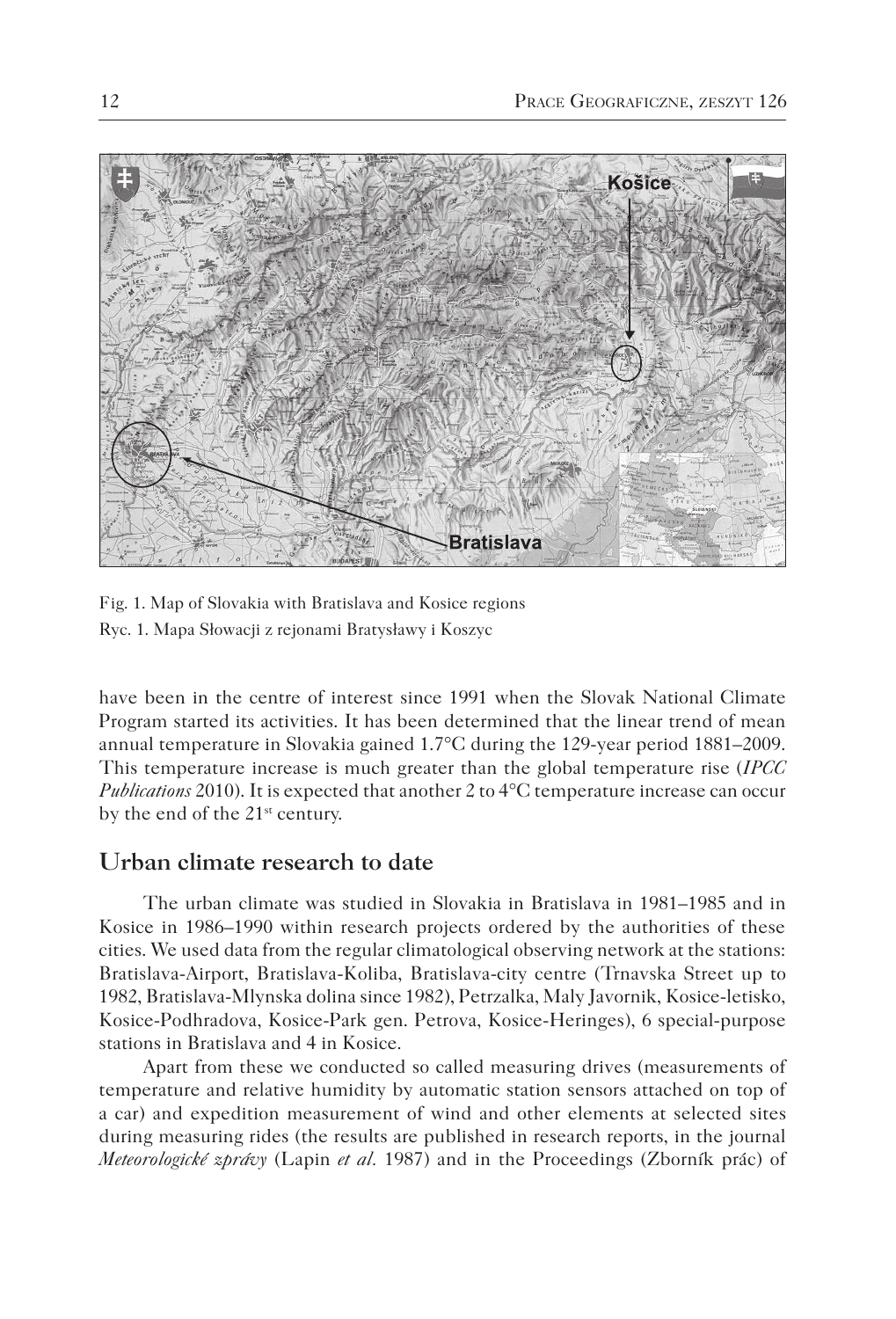the Slovak Hydrometeorological Institute; *The 5th National Communication of the Slovak Republic on Climate Change* 2009). Some additional details from these analyses can be seen in Table 1 and Figure 2. Trnavka (TR) and Medicka Zahrada Park (MZ) are in the city centre, Raca (RA, 149 m a.s.l.) at the SE foot of the Little Carpathians, Kuchyna (KU, 213 m a.s.l.) and Kralova (KS, 123 m a.s.l.) lie 25 km from the city centre to NW and SE. The other stations: Zahorska Bystrica (ZB, 176 m a.s.l.), Mlynska Dolina (MD, 182 m a.s.l.) and Lamac (LA, 197 m a.s.l.) lie in western Bratislava, Petrzalka (PE, 135 m a.s.l.) and Rusovce (RU, 133 m a.s.l.) lie in southern Bratislava, Koliba (BK, 286 m a.s.l.) and Maly Javorník (MJ, 586 m a.s.l.) are situated in the mountainous part of northern Bratislava, Budkova cesta (BC, 254 m a.s.l.) is near the Bratislava Castle and Dolne Hony (DH, 132 m a.s.l.) lies in the SE part of Bratislava. These deviations represent both the regional temperature field and the impact of the urban effect.

Conclusions from the research of the urban climate in Bratislava and Kosice proved that the urbanized part of the city has a different microclimate compared to suburban places; the differences are greater between the urbanized parts closer to the city centre and outlying non-urbanized parts. Noticeably the differences in the monthly and annual temperature averages are documented. It is interesting that the summer



Fig. 2. Deviations of monthly, annual (Year) and seasonal (WHY – April to September) air temperature means between 14 meteorological stations in the Bratislava region and the Bratislava Airport station (131 m a.s.l.) in 1981–1984. Full names of the stations are explained in the text

Ryc. 2. Odchylenia średnich temperatur miesięcznych, rocznych (Year) i sezonowej (WHY – kwiecień-wrzesień) pomiędzy 14 stacjami meteorologicznymi w rejonie Bratysławy a stacją Bratysława Lotnisko (131 m n.p.m.) w latach 1981–1984. Pełne nazwy stacji – w tekście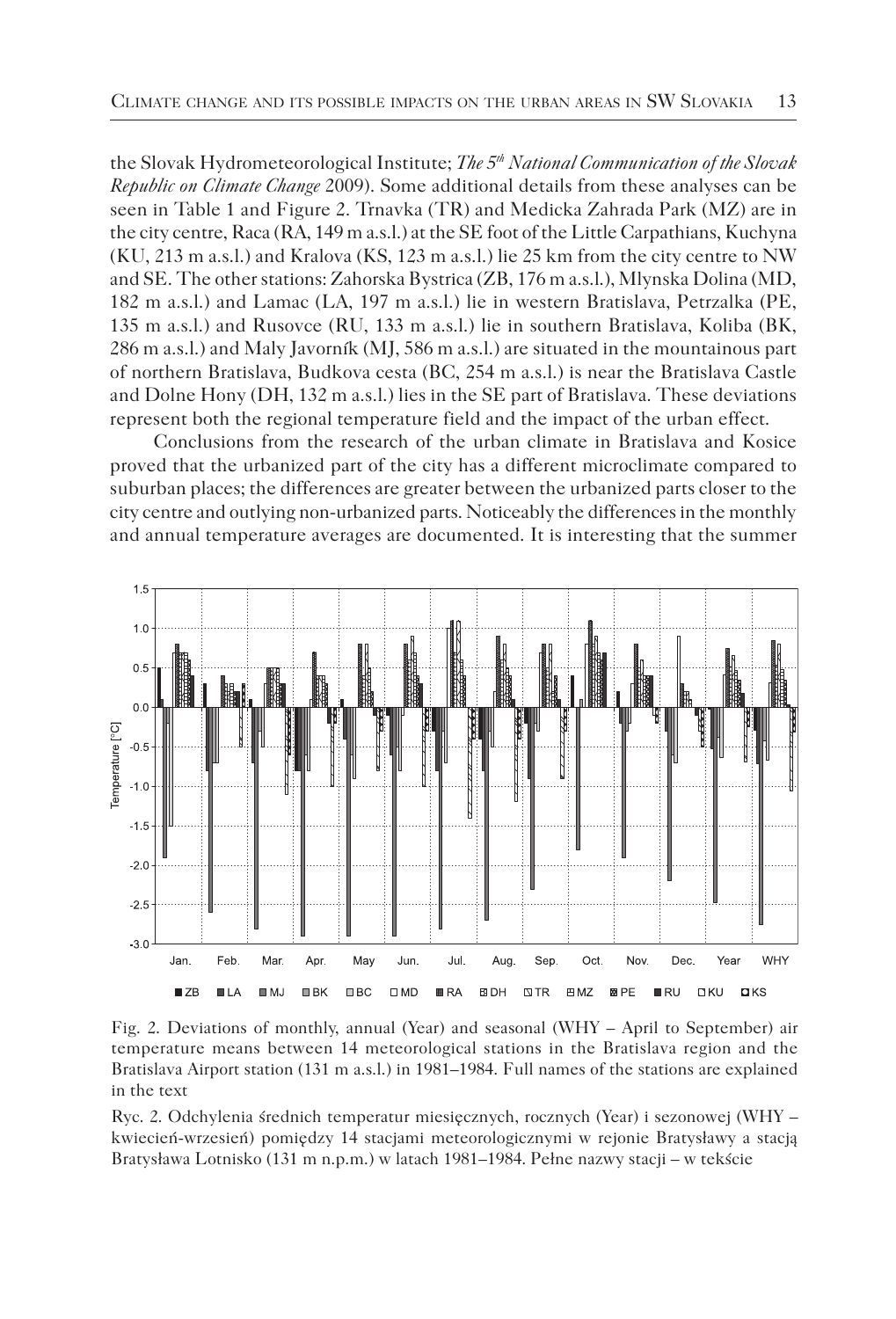Table 1. Statistics of deviations in daily minimum air temperature measurements ≥5°C and ≤-5°C at two stations in Bratislava (Bratislava Trnavska (BA Tr) and Bratislava Airport (BA Ap)) and two stations in a 25 km distance from Bratislava to the north-west (Malacky and Kuchyna) in per-mille

Tab. 1. Statystyka odchyleń od pomiarów dziennych temperatur minimalnych ≥5°C i ≤-5°C na dwóch stacjach w Bratysławie (Bratislava Trnavska (Ba Tr) i Bratysława Lotnisko (BA Ap)) oraz dwóch stacjach położonych 25 km na północny-zachód od Bratysławy (Malacky i Kuchyna) w promilach

| <b>Stations</b>        | Winter             | Winter            | Spring            | Spring            | Summer | Summer     | Autumn            | Autumn            | Year               | Year              | Mean<br>deviation<br>$\sqrt{C}$ |
|------------------------|--------------------|-------------------|-------------------|-------------------|--------|------------|-------------------|-------------------|--------------------|-------------------|---------------------------------|
|                        | $\geq 5^{\circ}$ C | $\leq 5^{\circ}C$ | $\geq 5^{\circ}C$ | $\leq 5^{\circ}C$ | ≥5°C   | $\leq$ 5°C | $\geq 5^{\circ}C$ | $\leq 5^{\circ}C$ | $\geq 5^{\circ}$ C | $\leq 5^{\circ}C$ |                                 |
| BA Tr - BA Ap          | 17                 | $\Omega$          | 21                | 0                 | 14     | 0          | 8                 | 0                 | 15                 | 0                 | 1.0                             |
| <b>BA Tr - Malacky</b> | 136                | $\mathbf{0}$      | 272               | $\Omega$          | 371    | $\Omega$   | 259               | 0                 | 260                | $\mathbf{0}$      | 3.3                             |
| BA Tr - Kuchyna        | 147                | $\Omega$          | 275               | $\Omega$          | 245    | $\Omega$   | 201               | $\Omega$          | 218                | $\Omega$          | 2.9                             |
| BA Ap - Malacky        | 37                 | 3                 | 43                | 8                 | 71     | 1          | 55                | 7                 | 51                 | 5                 | 1.4                             |
| BA Ap - Kuchyna        | 45                 | 8                 | 64                | 20                | 29     | 8          | 30                | 16                | 42                 | 13                | 1,2                             |

differences are more pronounced. This proves the theoretical hypothesis on a greater share of changed energetic balance than energy produced by the heating in winter. The greatest differences were observed during the late evening hours and the smallest in the early afternoon. The changed temperature conditions also influenced other climatic elements, mainly the relative air humidity during the night and in the morning.

In Figures 3 and 4 a significant shift of climatic zones in the southern half of Slovakia can be seen. A mild climate with equally distributed precipitation during the year (Cfb after Köppen) increased its territory nearly to the whole Slovakia. The dry region (after the Konček classification) increased its extent approximately two times between the 1901–1950 and 1961–1990 periods, and a completely new, very



Fig. 3. Shift of the climatic zones (according to Köppen) in Slovakia, the Cfb temperate climate (dark colour) and the Dfb continental climate (fair colour) in particular, after Kapolkova (2010) Ryc. 3. Przesunięcie stref klimatycznych wg Köppena na Słowacji, w szczególności klimatu umiarkowanego Cfb (ciemny kolor) i kontynentalnego Dfb (jasny kolor), za Kapolkovą (2010)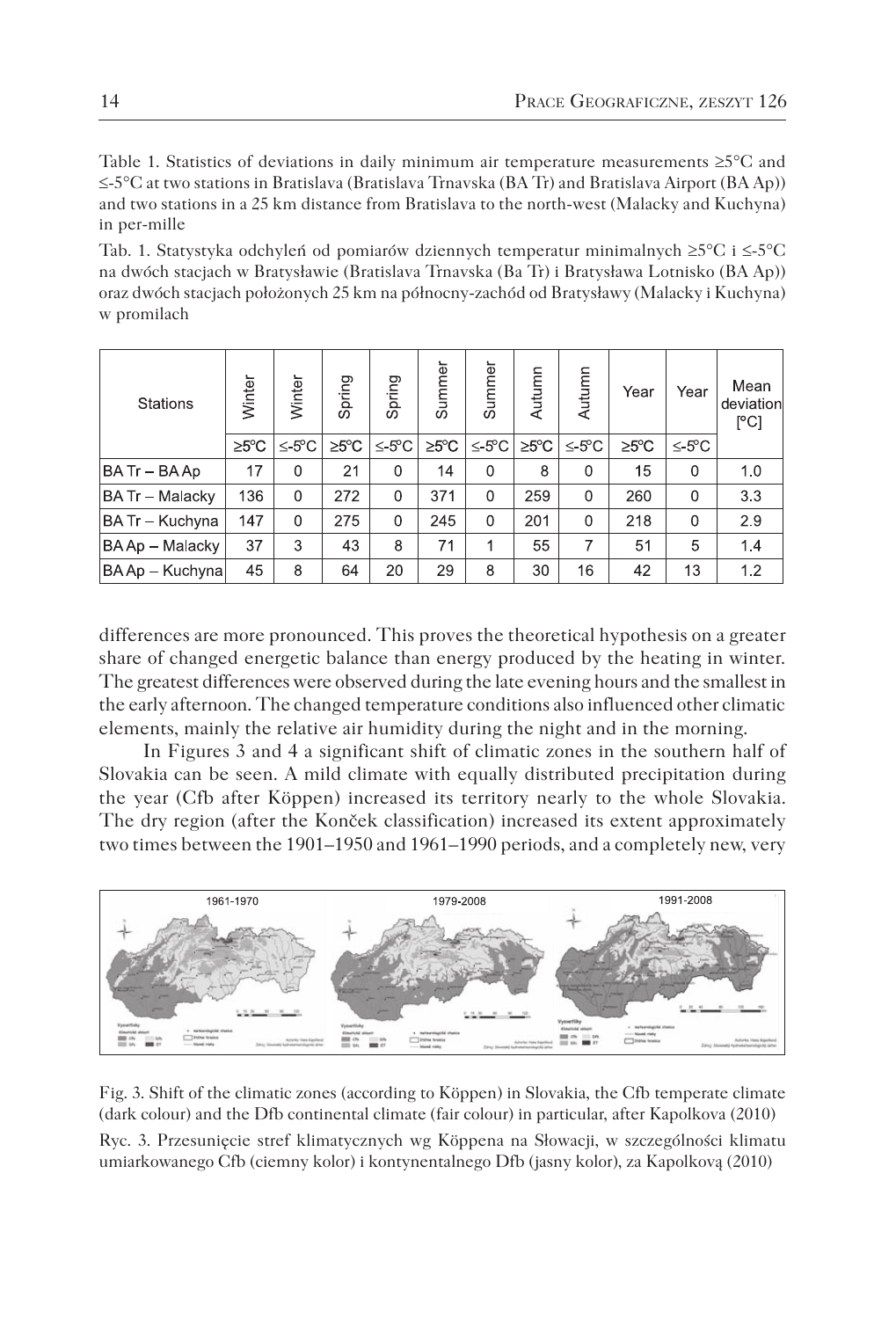

Fig. 4. Increase of aridity in Slovakia between 1901–1950 and 1961–1990. Shift of the climatic zones in Slovakia according to the Konček moisture index (dry climate and very dry climate predominantly), after *Atlas podnebia Československa* (1958), *Výskum mezoklímy Bratislavy* (1958) and *Atlas krajiny Slovenskej republiky* (2002)

Ryc. 4. Wzrost suchości w Słowacji między okresami 1901–1950 i 1961–1990. Przesunięcie stref klimatycznych wg współczynnika wilgotności Končeka (w szczególności klimatu suchego i bardzo suchego), za *Atlas podnebia Československa* (1958), *Výskum mezoklímy Bratislavy* (1958) i *Atlas krajiny Slovenskej republiky* (2002)

dry region, has originated in south-western Slovakia recently. This development is likely to accelerate in the future decades.

## **Future plans**

Because of a significant shortage of research projects funding only selected activities are planned. They will include a project on climate change scenarios based on daily outputs of Regional Circulation Models (RCMs) and General Circulation Models (GCMs) outputs (Canadian CGCM3.1 as principal). Methods of statistical and dynamic downscaling into selected sites and more dense grids developed by our workplace will be used. Such scenarios enable to solve possible impacts of extreme weather events and trends in climatic characteristics using long-term data series.

Vulnerability and impacts assessment will be concentrated mainly on the damages caused by low and high precipitation totals, heat waves, changed evapotranspiration, flash floods, drought, changed water resources and atmospheric circulation as well as health and dwelling conditions change.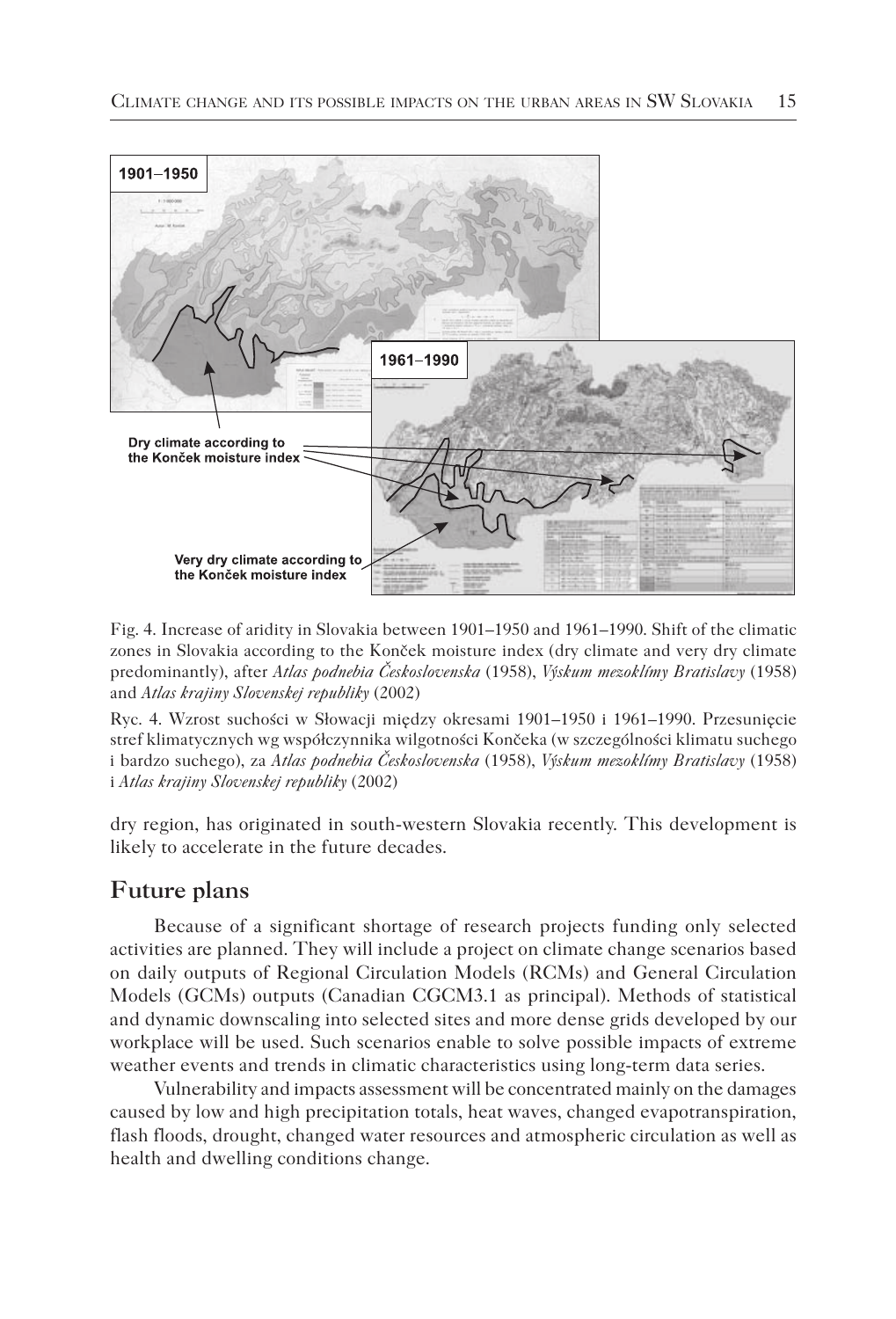A project concerning adaptation options will be prepared in collaboration with impacted socio-economic sectors. The most important are: flood protection and prevention, drought, drinking water resources, instability in ecosystems, land use change, health and dwelling worsening risk, as well as a reduction of negative impacts due to mitigation options implementation (greenhouse gases and aerosols emission reduction).

There are planned two new projects: "TOPOCLIMA of Bratislava 2010" and "REGIOCLIMA of the Bratislava Region 2010" funded by city and region administration (partly also by the EU funds). Within this projects a set of new automatic meteorological stations performance is supposed. These projects are not approved yet up to the end of June 2010.

In Figure 5 a map of heavy precipitation risk in Slovakia is shown as an example. Because of a possible increase in the mean temperature up to 4°C by the end of the  $21<sup>st</sup>$  century also an increase in the specific air humidity by  $25%$  in the case of cyclonic situations and heavy thunderstorms are expected. This will cause a 40%



Fig. 5. Annual maximum in 5-day precipitation totals in Slovakia with 100-year return period, based on the data from the Slovak Hydrometeorological Institute

Ryc. 5. Roczne maksima sum opadów 5-dniowych o 100-letnim prawdopodopobieństwie wystąpienia na Słowacji, na podstawie danych ze Słowackiego Instytutu Hydrometeorologicznego